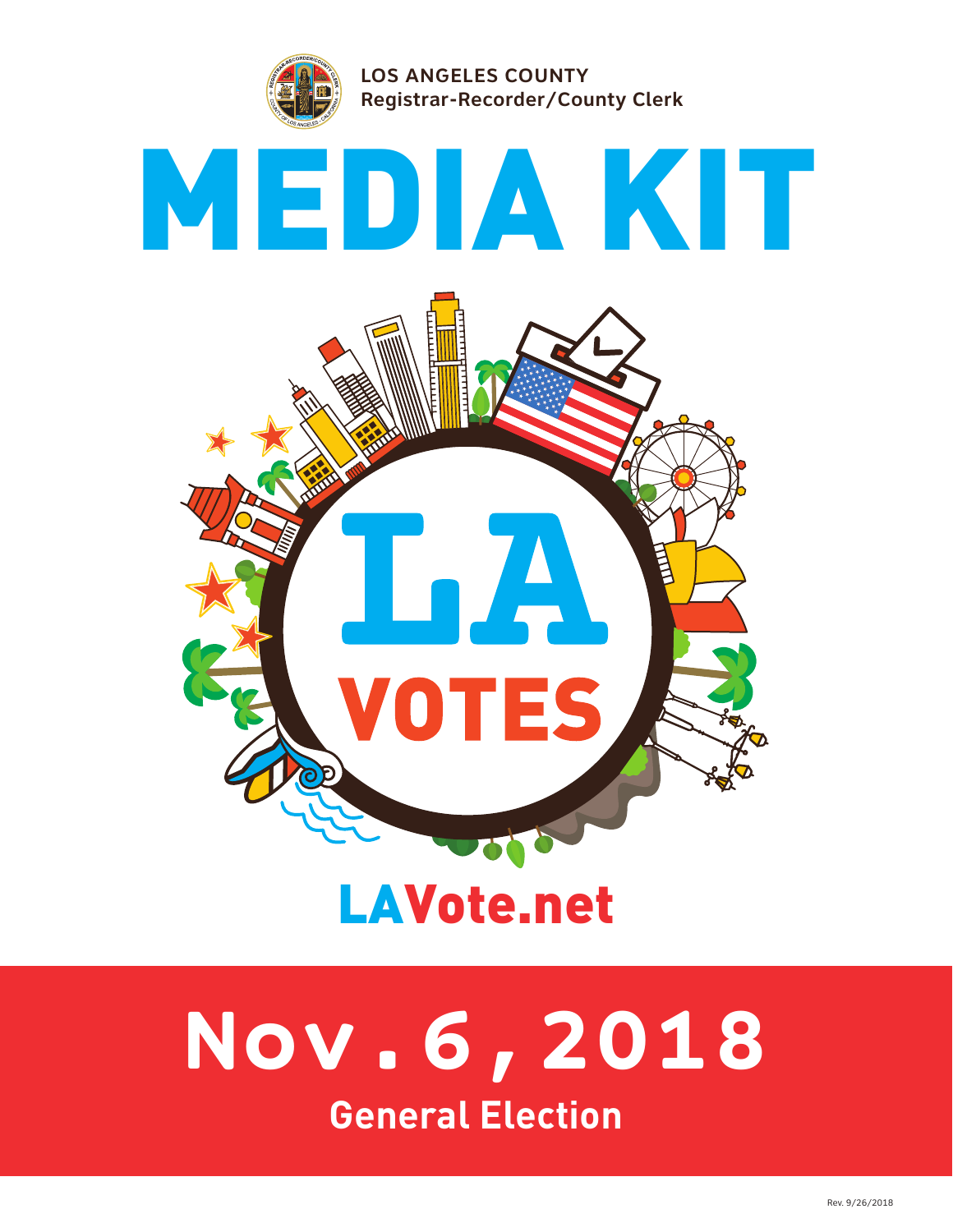### **MESSAGE FROM THE REGISTRAR OF VOTERS**



On November 6, more than 5 million registered voters in Los Angeles County will have an opportunity to take part in the democratic process by voting in the General Election, which includes important contests like California Governor. There are also 11 State measures, 1 County measure and 48 local measures on the ballot.

Here are some key notes voters need to know: We released a new vote by mail ballot to make voting easier and more convenient for permanent vote by mail voters. These are scheduled to be mailed out to 2.2 million permanent vote by mail voters on Oct. 9. Voters will see the contests on the front of the ballot, there is also a space for write-in candidates. They will be available in all 13 languages. Postage will not be required to return the vote by mail ballots in November.

While national elections get the media attention, local elections in many ways have a more direct impact on people's lives, including the quality of roads and transit systems, the schools our kids attend, parks and greenways, public safety, and more. Democracy is built from the ground up and key decisions that affect our communities, our kids, taxes and the investments they support are determined locally.

We are committed to ensuring all voters have a secure and fair voting experience. Our department has been working tirelessly to ensure that November 6 will enable all LA County registered voters to exercise their democratic right to vote.

We are also committed to keeping our elections secure and transparent. There has been a lot of attention on election security in the news. It is important to note the first line of defense when it comes to election security is voter participation. We encourage all voters to take part in this election and show up for their community and the issues they care about. This media kit provides a detailed overview of this election and provides a good overview of the size and complexity of the County's electorate.

For more information on the upcoming November election, visit **LAVote.net**.

Sincerely,

DeanC. Logan

**DEAN C. LOGAN** Registrar-Recorder/County Clerk Los Angeles County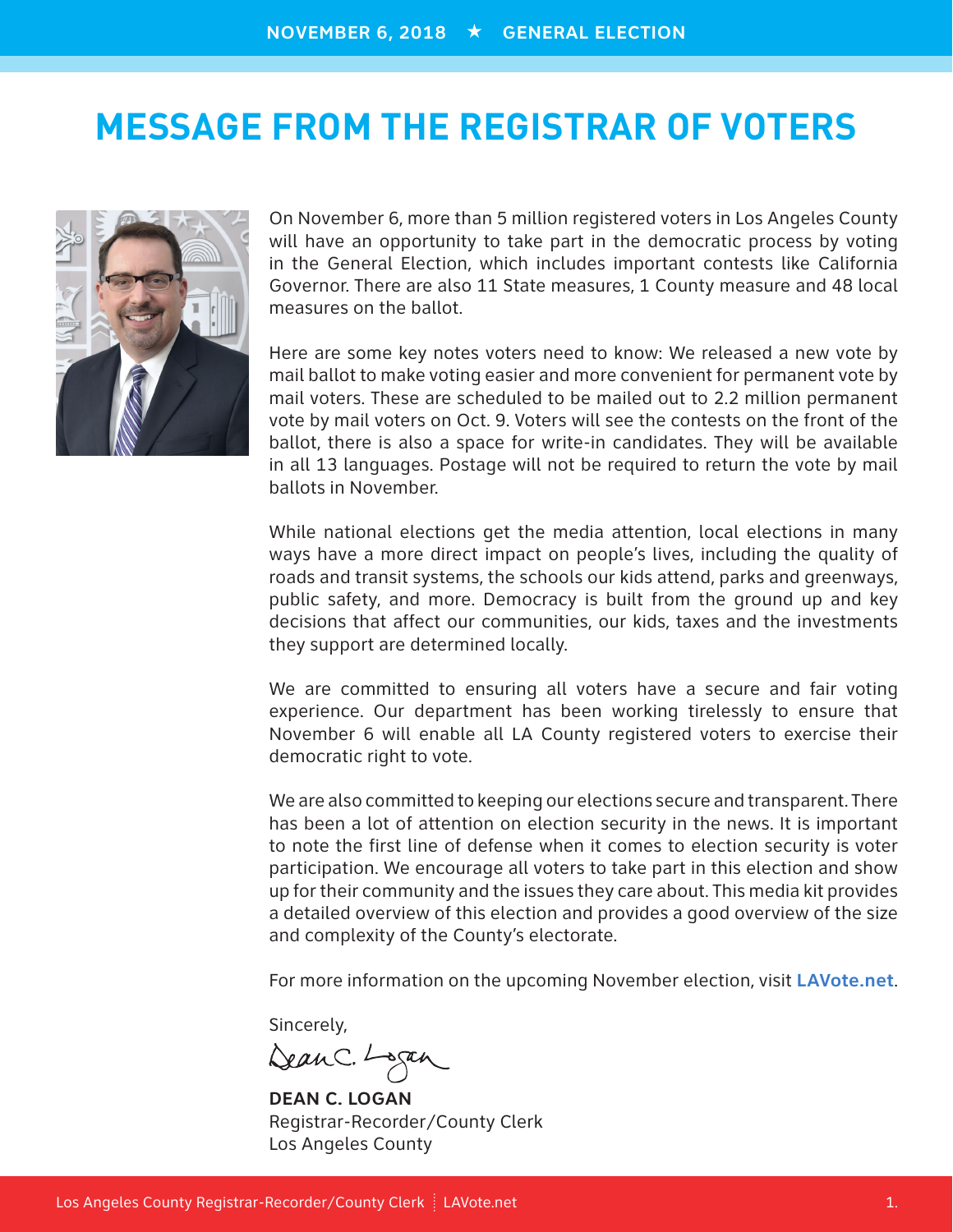# **TABLE OF CONTENTS**

| <b>PAGE 1.</b>     | <b>Message from the Registrar of Voters</b> |
|--------------------|---------------------------------------------|
| PAGE 3.            | <b>About This Election</b>                  |
| PAGE 4.            | <b>Los Angeles County Statistics</b>        |
| PAGE 5.            | <b>California State Statistics</b>          |
| PAGE 6.            | <b>Voting Options</b>                       |
| <b>PAGE 7.</b>     | <b>Supported Languages</b>                  |
| PAGE 8.            | <b>Electoral Profile</b>                    |
| PAGE 9.            | <b>Voter Registration Statistics</b>        |
| <b>PAGE 10.</b>    | <b>Political Party Preference</b>           |
| <b>PAGE 11-13.</b> | <b>Offices/ Districts</b>                   |
| <b>PAGE 11.</b>    | <b>U.S. Congressional Districts</b>         |
| <b>PAGE 12.</b>    | <b>State Senate Districts</b>               |
| <b>PAGE 12.</b>    | <b>Supervisorial Districts</b>              |
| <b>PAGE 13.</b>    | <b>State Assembly Districts</b>             |
| <b>PAGE 14.</b>    | <b>Historical Election Profile</b>          |
| <b>PAGE 15.</b>    | Media & Communications                      |
| <b>PAGE 16.</b>    | <b>Transporting Ballots For Tabulation</b>  |
| <b>PAGE 17.</b>    | <b>Canvass: Finalizing The Vote</b>         |
| <b>PAGE 18.</b>    | <b>Election Canvass Schedule</b>            |
| <b>PAGE 19.</b>    | <b>Requesting A Recount</b>                 |

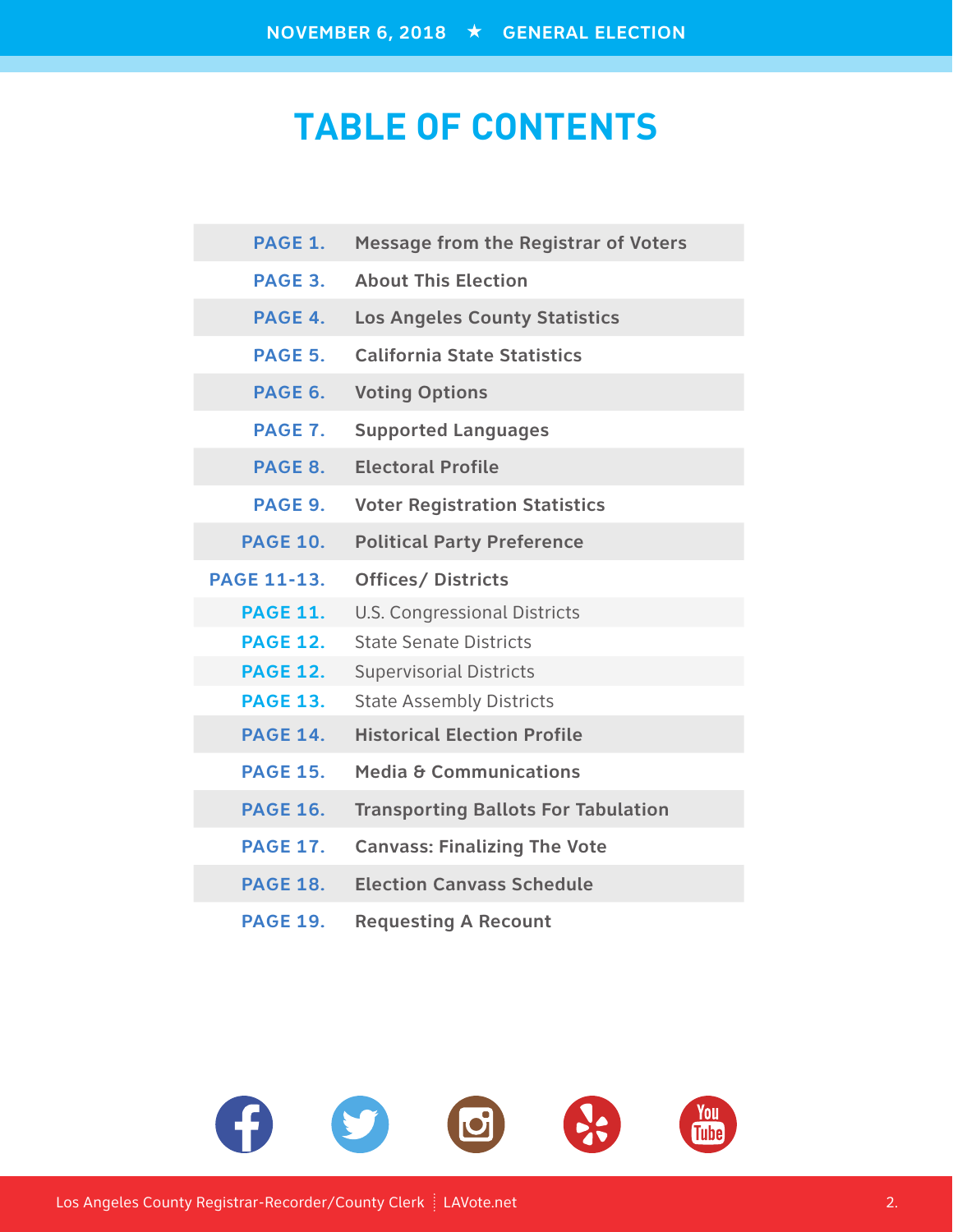# **ABOUT THIS ELECTION**



### **Voter Nominated Offices**

Governor Lieutenant Governor Secretary of State Controller Treasurer Attorney General Insurance Commissioner Board of Equalization United States Senator United States Representative State Senator State Assembly Member

### **Local Offices:**

**Sheriff** Assessor Superior Court Judge Local Districts or City Contests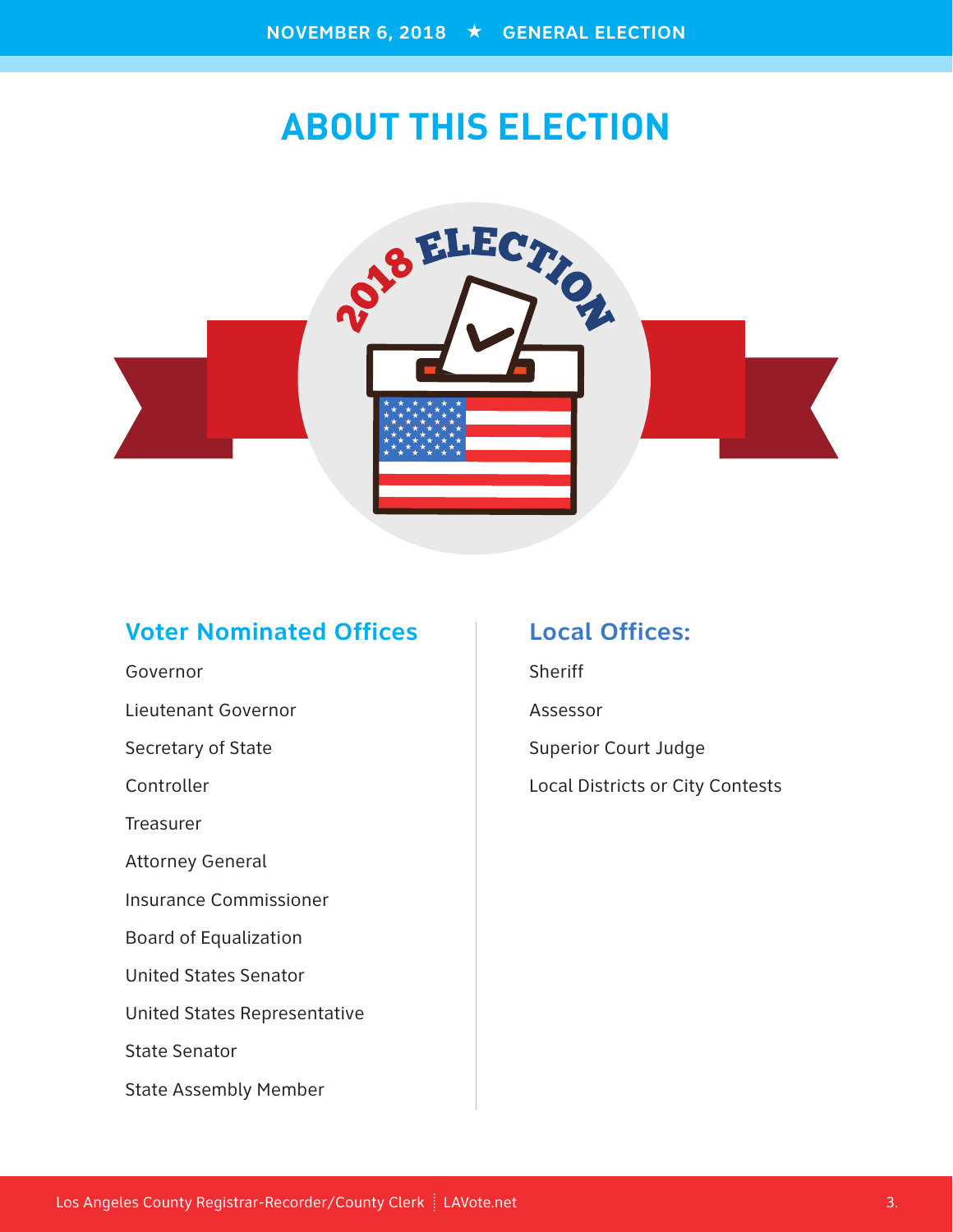# **LOS ANGELES COUNTY STATISTICS**



4,105

#### **Total Population**

10.2 million

**US Census Bureau**

### **Eligible Population of Voters**

6.2 million

**SOS 60-Day Report of Registration**

### **Registered Voters**

5.1 million **Stats as of 9/2018**

### **Estimates of Population of Race and Ethnicity in L.A. County**



Based on 2018 projections from the California Department of Finance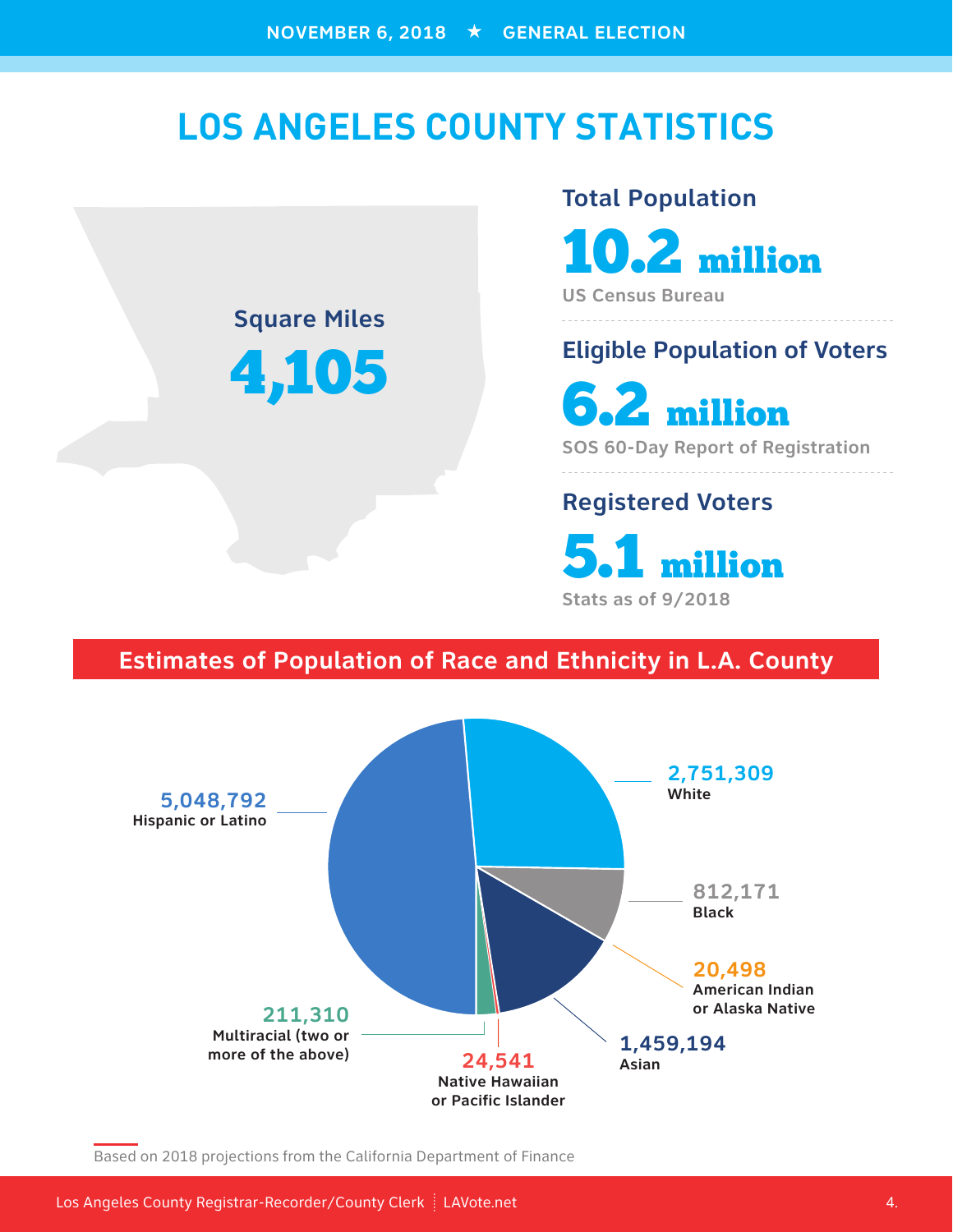## **CALIFORNIA STATE STATISTICS**

![](_page_5_Picture_2.jpeg)

# **Total Population of CA**  39.5 million

**US Census Bureau**

### **Eligible Population of Voters**

25.1 million

### **Registered Voters**

19 million **SOS 60-Day Report of Registration**

### **Estimates of Population of Race and Ethnicity in CA**

![](_page_5_Figure_10.jpeg)

Based on 2018 projections from the California Department of Finance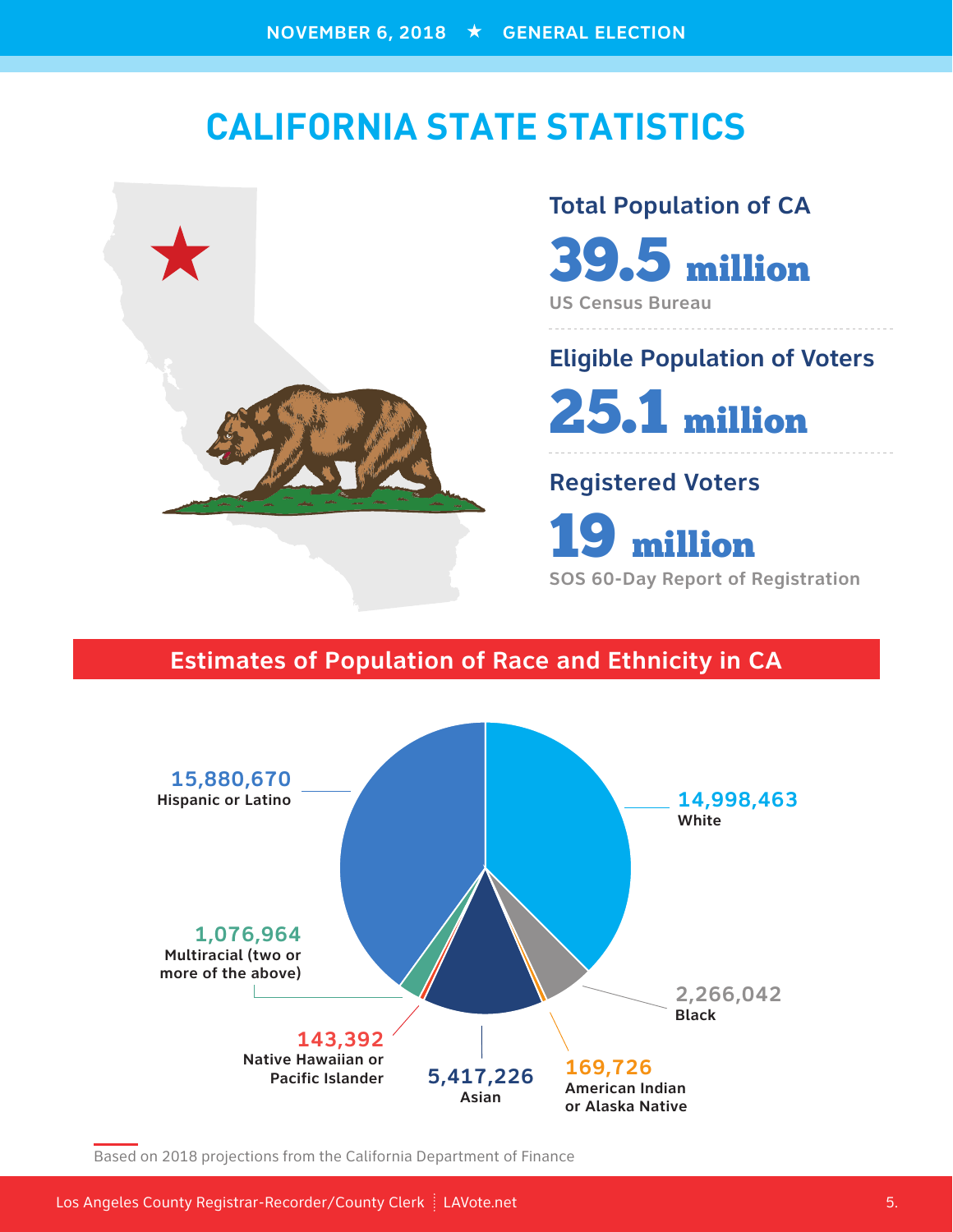# **VOTING OPTIONS**

#### **Vote by Mail (VBM)**

LA County will be rolling out a new and improved Vote by Mail (VBM) packet for the November 6th General Election. The new VBM packet will include a full-face ballot, return envelope, secrecy sleeve and "I Voted" sticker.

We begin mailing VBM ballots to our Permanent VBM voters 29 days prior to Election Day (October 9 for Nov. 6th General Election). Voters who want to request a one-time VBM ballot must do so on/before the October 30 deadline.

To request a VBM ballot please visit LAvote.net or fill out the back-side of the Sample Ballot booklet.

Voters can track their ballot's status at **LAvote.net**.

#### **Vote by Mail (VBM) Drop-Off**

We continue to offer VBM voters the option to drop off their ballot in-person in a secured ballot box prior to Election Day. There will be over 100 secured locations spread throughout the County. Drop off locations will be available beginning October 9.

For locations and hours please visit **LAVote.net**.

#### **Early Voting**

Voters do not need to wait until Election Day to cast a ballot. Early voting begins 29 days (October 9) before Election Day. Any registered voter can vote at the Norwalk Headquarters from 8am-5pm, Monday-Friday, and cast a ballot.

Norwalk HQ address: 12400 Imperial Highway, 3rd floor, Norwalk, CA 90650

#### **Weekend Early Voting**

Can't make it to the polls on Election Day? Vote on the weekend! We will have ten (10) locations available to voters on the two weekends prior to Election Day (October 27-28 and November 3-4). It doesn't matter where you live, any voter can go to any location and cast a ballot.

If you're not registered to vote, you will be able to apply for Conditional Voter Registration and cast a ballot. Conditional Voter Registration is only available at these sites or at the Norwalk HQ – this will NOT be available at polling places on Election Day.

These locations also serve as VBM drop-off locations so there is no need to wait in line if you are dropping off a VBM ballot.

Locations and hours can be found on **LAVote.net**.

#### **Voting at a Polling Place**

Voters who want to vote in-person on Election Day must do so at their designated polling place. Locating a polling place can be done online at LAvote.net or by reviewing the back-side of their Sample Ballot booklet. VBM voters can drop off their ballot at any polling place within LA County.

If you are a VBM voter but want to vote in-person you must bring your VBM ballot to surrender; otherwise our pollworkers will give you a Provisional Ballot.

Polls are open from 7am-8pm. Pollworkers will be on site at every location to assist voters.

#### **Provisional Ballots**

Provisional ballots are issued at the polls when a voter's name is not listed on the poll roster, uncertainty about party affiliation or when our records indicate the voter was already sent a Vote by Mail ballot. Provisional ballots are sealed in special envelopes at the polls and must be individually researched and verified at the RR/CC before ballots are counted or rejected, in accordance with election laws. Once a Provisional voter's eligibility to vote is verified, the ballot is then counted.

#### **Services for Voters with Specific Needs**

Numerous election services are provided to voter with specific needs. Contact Special Services liaison Julia Keh at (562) 462-2754 or **jkeh@rrcc.lacounty.gov**.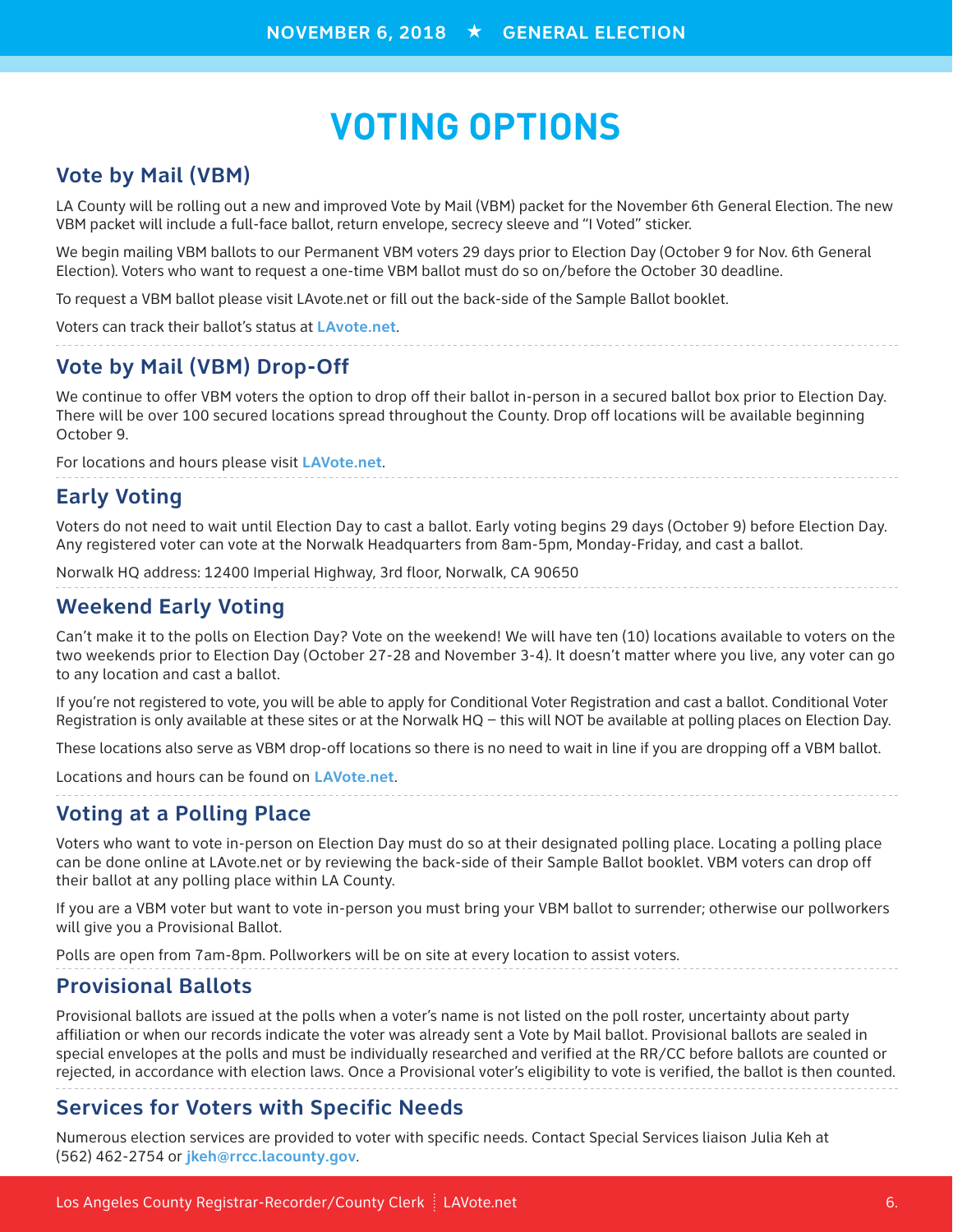# **SUPPORTED LANGUAGES**

![](_page_7_Picture_2.jpeg)

### **Languages Voters Requesting Materials**

| <b>Armenian</b>         | 164     |
|-------------------------|---------|
| <b>Chinese</b>          | 28,530  |
| <b>Farsi</b>            | 83      |
| <b>Hindi</b>            | 214     |
| <b>Japanese</b>         | 1,512   |
| Khmer/Cambodian         | 366     |
| <b>Korean</b>           | 24,006  |
| <b>Russian</b>          | 91      |
| <b>Spanish</b>          | 166,176 |
| <b>Tagalog/Filipino</b> | 4,745   |
| <b>Thai</b>             | 569     |
| <b>Vietnamese</b>       | 5,277   |
| <b>TOTAL</b>            | 231,733 |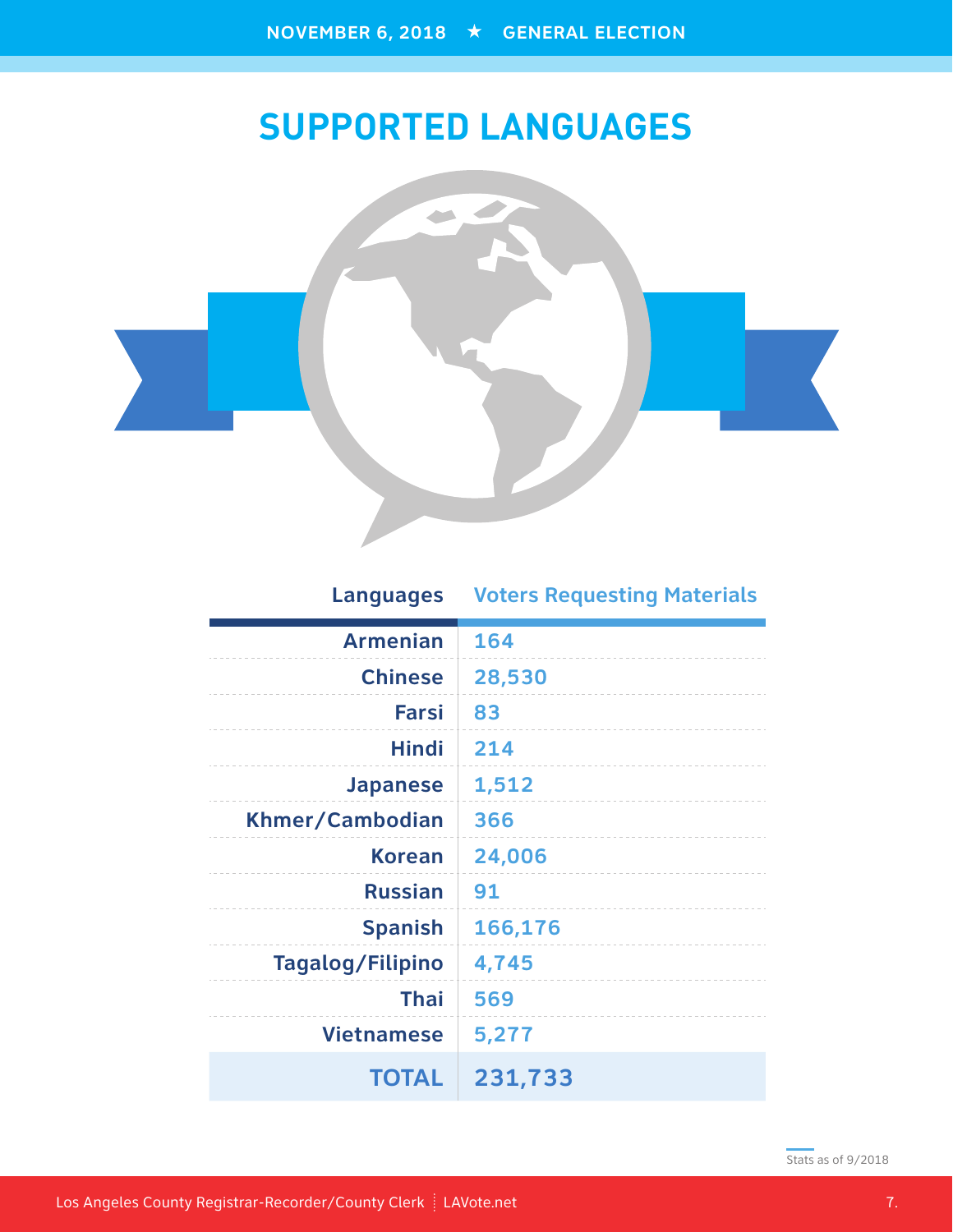# **ELECTORAL PROFILE**

![](_page_8_Picture_2.jpeg)

![](_page_8_Picture_3.jpeg)

**Permanent Vote By Mail Voters** 2,290,029

![](_page_8_Picture_5.jpeg)

**Military & Overseas Voters** 25,435

# PROFILE OF THE GENERAL ELECTION

![](_page_8_Picture_8.jpeg)

**Offices** 309

![](_page_8_Picture_10.jpeg)

**Total Candidates** 753

![](_page_8_Picture_12.jpeg)

**Average Voters Per Precinct (Excluding VBM voters)** 687

![](_page_8_Picture_14.jpeg)

**Local Measures** 48

![](_page_8_Picture_16.jpeg)

**Election Precincts** 4,728

![](_page_8_Picture_18.jpeg)

25,000

**County Measures** 1

![](_page_8_Picture_21.jpeg)

**Polling Places** 4,165

![](_page_8_Picture_23.jpeg)

725

**Ballot Groups**

![](_page_8_Picture_25.jpeg)

11

![](_page_8_Picture_27.jpeg)

**VBM Precincts** 563

![](_page_8_Picture_29.jpeg)

**Est. Election Cost** \$39.8 million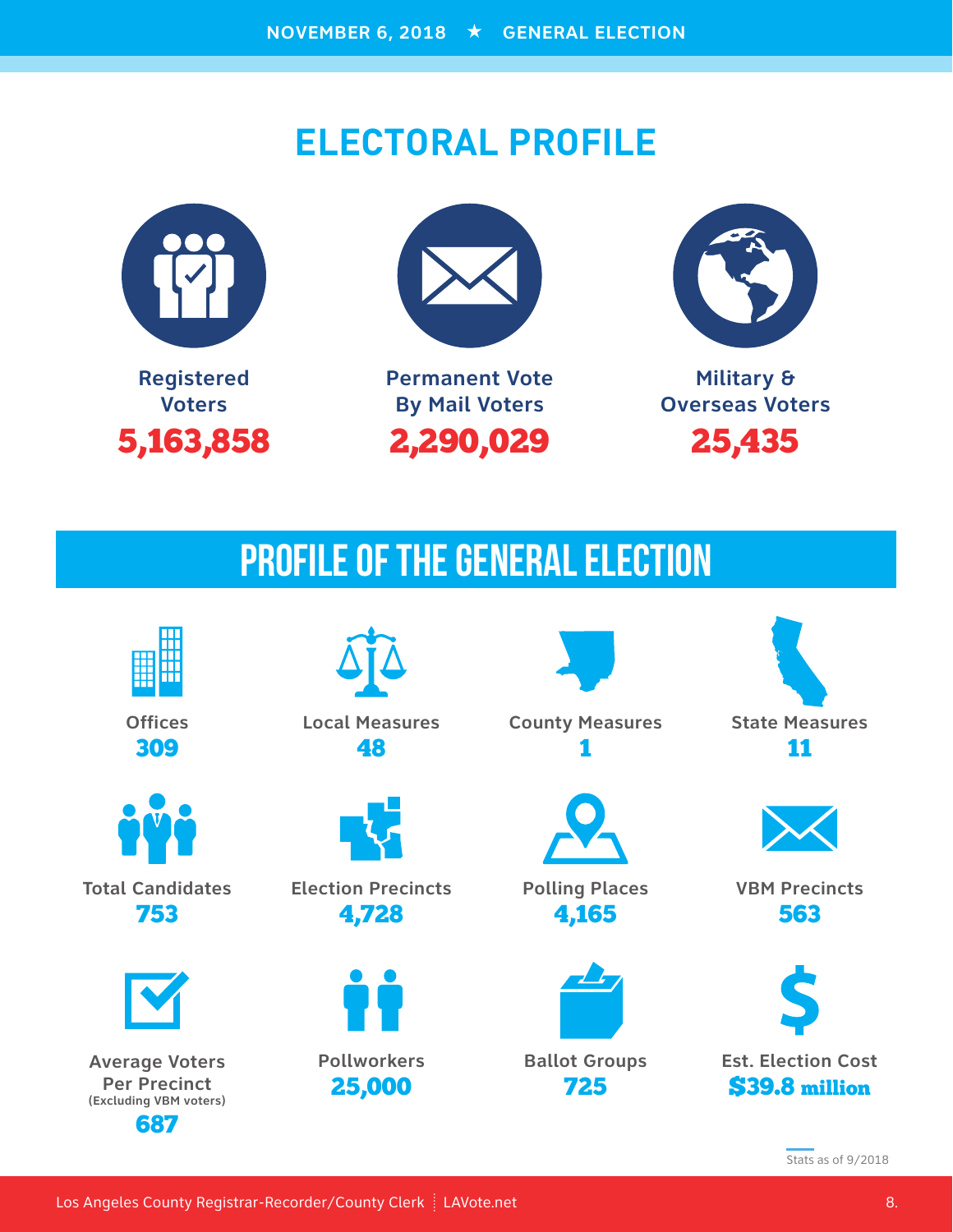# **VOTER REGISTRATION STATISTICS**

![](_page_9_Picture_2.jpeg)

| <b>Voters by Age</b> | <b>Registered</b> | $%$ of<br><b>Registered</b> | <b>PVBM</b> | % PVBM<br>of Registered |
|----------------------|-------------------|-----------------------------|-------------|-------------------------|
| $18 - 29$            | 1,049,634         | 20%                         | 533,190     | 51%                     |
| $30 - 39$            | 975,837           | 19%                         | 415,236     | 43%                     |
| $40 - 49$            | 811,925           | 16%                         | 332,623     | 41%                     |
| $50 - 59$            | 853,030           | 17%                         | 335,705     | 39%                     |
| 60-69                | 744,297           | 14%                         | 315,295     | 42%                     |
| 70-79                | 447,738           | 9%                          | 212,643     | 47%                     |
| $80 +$               | 279,842           | 5%                          | 145,035     | 52%                     |
| No Birthdate*        | 1,555             | N/A                         | 302         | 19%                     |
| <b>TOTAL</b>         | 5,163,858         | 100%                        | 2,290,029   | 44%                     |

\*No Birthdate: No birthdate is indicated on the individual's voter registration. The eligibility of the voter was verified through other means, such as the state ID, state license number, or social security number.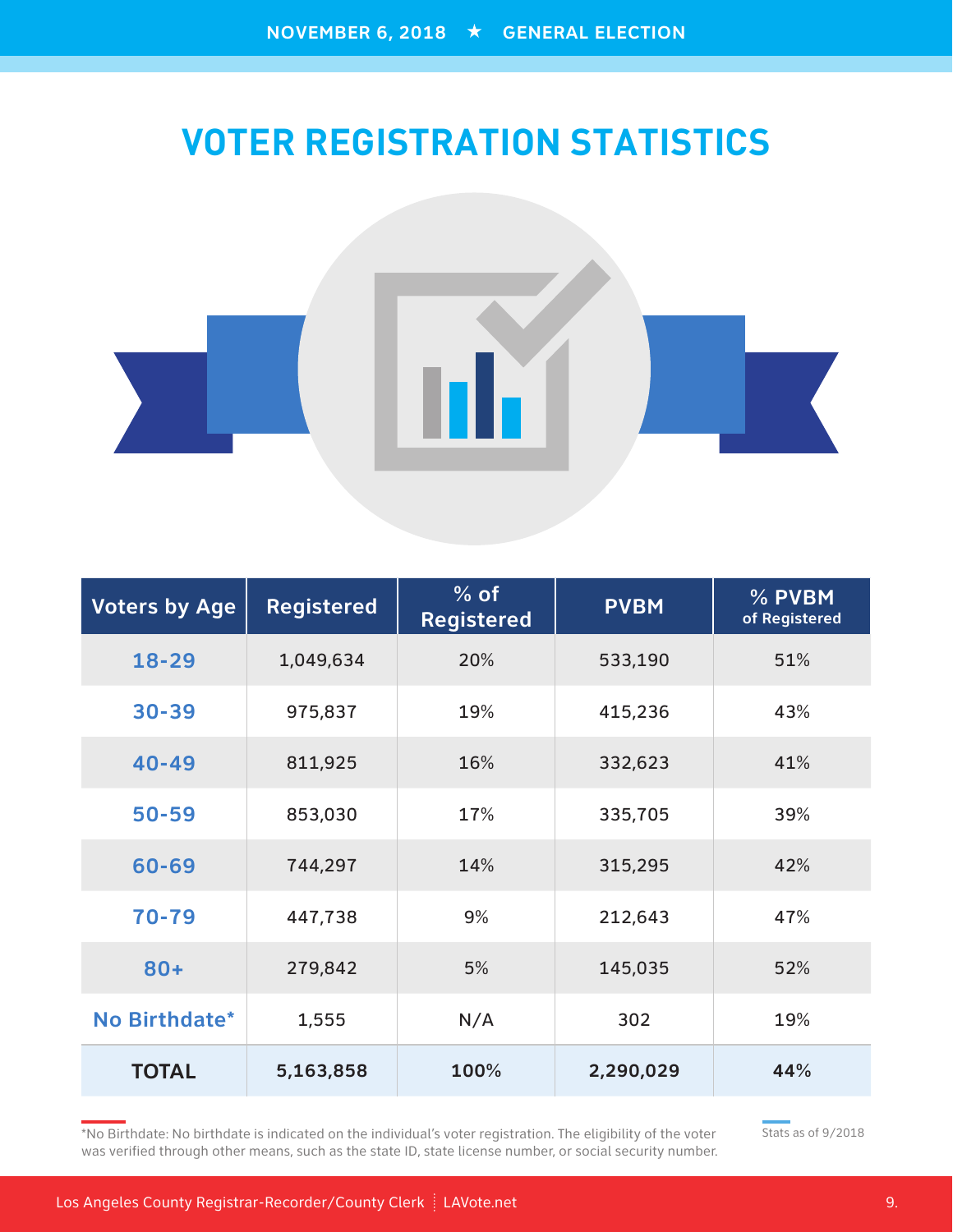# **POLITICAL PARTY PREFERENCE**

|             | <b>Qualified Parties</b>       | <b>Registered</b> | $%$ of<br><b>Registered</b> | <b>PVBM</b> | % PVBM<br>of Registered |
|-------------|--------------------------------|-------------------|-----------------------------|-------------|-------------------------|
|             | <b>Democratic</b>              | 2,602,508         | 50%                         | 1,148,760   | 44%                     |
| $***$<br>m. | Republican                     | 895,802           | 17%                         | 401,631     | 45%                     |
| <b>NONE</b> | <b>No Party</b><br>Preference* | 1,475,132         | 29%                         | 653,010     | 44%                     |
|             | <b>American</b><br>Independent | 109,088           | 2%                          | 52,479      | 48%                     |
|             | Peace & Freedom                | 29,047            | 1%                          | 9,468       | 33%                     |
| Green Pai   | <b>Green</b>                   | 21,842            | 0%                          | 9,237       | 42%                     |
|             | Libertarian                    | 30,439            | 1%                          | 15,444      | 51%                     |
|             | <b>TOTAL</b>                   | 5,163,858         | 100%                        | 2,290,029   | 44%                     |

\*The "No Party Preference" group includes those who have no party preference, declined to state a party preference or chose a non-qualified political party.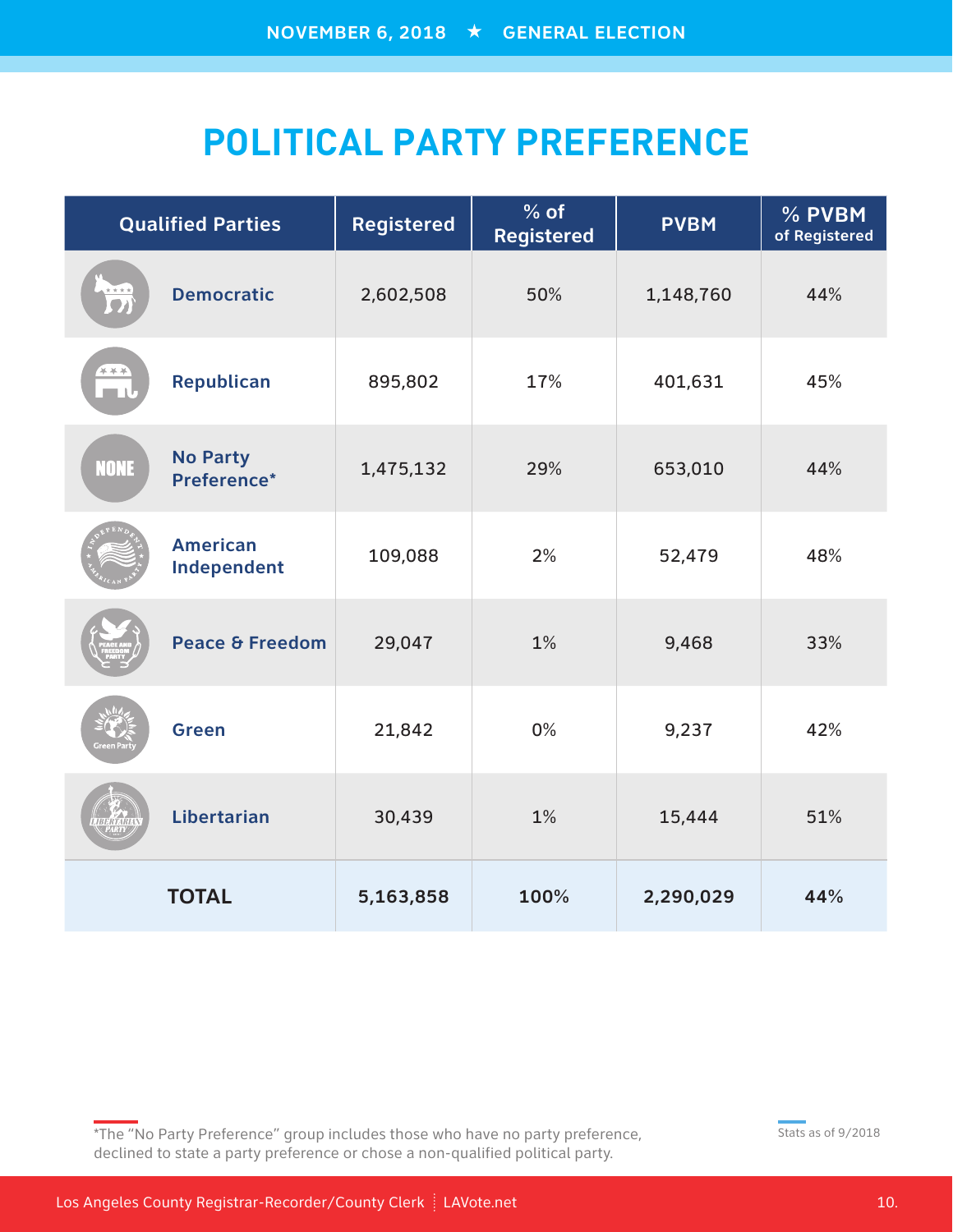# **OFFICES/ DISTRICTS**

| <b>U.S. Congressional Districts</b> |                          |             |                         |  |
|-------------------------------------|--------------------------|-------------|-------------------------|--|
| <b>District</b>                     | <b>Registered Voters</b> | <b>PVBM</b> | % PVBM<br>of Registered |  |
| 23 <sup>rd</sup>                    | 41,244                   | 21,843      | 53%                     |  |
| 25 <sup>th</sup>                    | 315,683                  | 160,895     | 51%                     |  |
| 26 <sup>th</sup>                    | 5,945                    | 3,117       | 52%                     |  |
| 27 <sup>th</sup>                    | 355,552                  | 165,901     | 47%                     |  |
| 28 <sup>th</sup>                    | 427,443                  | 195,881     | 46%                     |  |
| 29 <sup>th</sup>                    | 318,934                  | 134,815     | 42%                     |  |
| 30 <sup>th</sup>                    | 430,160                  | 198,995     | 46%                     |  |
| 32 <sup>nd</sup>                    | 323,290                  | 139,584     | 43%                     |  |
| 33 <sup>rd</sup>                    | 471,896                  | 226,586     | 48%                     |  |
| 34 <sup>th</sup>                    | 308,574                  | 129,896     | 42%                     |  |
| 35 <sup>th</sup>                    | 62,787                   | 26,883      | 43%                     |  |
| 37 <sup>th</sup>                    | 421,461                  | 176,429     | 42%                     |  |
| 38 <sup>th</sup>                    | 355,609                  | 153,287     | 43%                     |  |
| 39th                                | 100,407                  | 49,037      | 49%                     |  |
| 40 <sup>th</sup>                    | 277,696                  | 107,322     | 39%                     |  |
| 43rd                                | 371,560                  | 160,847     | 43%                     |  |
| 44 <sup>th</sup>                    | 339,638                  | 130,233     | 38%                     |  |
| 47 <sup>th</sup>                    | 235,979                  | 108,478     | 46%                     |  |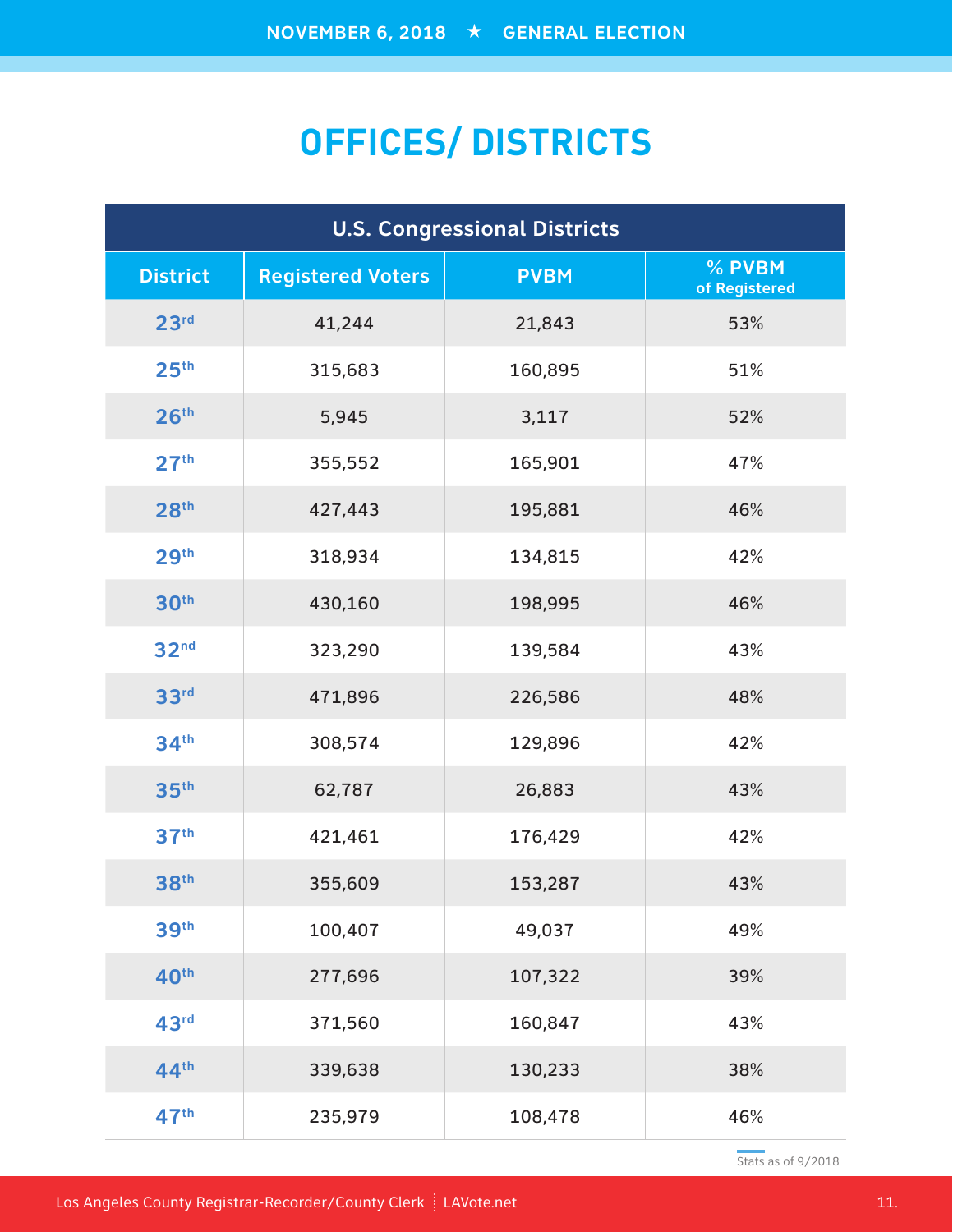# **OFFICES/ DISTRICTS**

| <b>State Senate Districts</b> |                          |             |                         |  |
|-------------------------------|--------------------------|-------------|-------------------------|--|
| <b>District</b>               | <b>Registered Voters</b> | <b>PVBM</b> | % PVBM<br>of Registered |  |
| 18th                          | 470,080                  | 203,075     | 43%                     |  |
| 20 <sup>th</sup>              | 63,098                   | 27,047      | 43%                     |  |
| 21 <sup>st</sup>              | 314,001                  | 161,913     | 52%                     |  |
| 22 <sub>nd</sub>              | 409,770                  | 177,786     | 43%                     |  |
| 23 <sup>rd</sup>              | 28                       | 20          | 71%                     |  |
| 24 <sup>th</sup>              | 416,964                  | 174,459     | 42%                     |  |
| 25 <sup>th</sup>              | 512,871                  | 242,721     | 47%                     |  |
| 26 <sup>th</sup>              | 624,614                  | 293,828     | 47%                     |  |
| 27 <sup>th</sup>              | 369,382                  | 175,313     | 47%                     |  |
| 29 <sup>th</sup>              | 82,493                   | 39,763      | 48%                     |  |
| 30 <sup>th</sup>              | 510,803                  | 204,639     | 40%                     |  |
| 32 <sup>nd</sup>              | 452,407                  | 194,799     | 43%                     |  |
| 33 <sup>rd</sup>              | 414,892                  | 172,026     | 41%                     |  |
| 34 <sup>th</sup>              | 43,602                   | 22,493      | 52%                     |  |
| 35 <sup>th</sup>              | 478,853                  | 200,147     | 42%                     |  |

| <b>Supervisorial Districts</b> |                          |             |                         |  |
|--------------------------------|--------------------------|-------------|-------------------------|--|
| <b>District</b>                | <b>Registered Voters</b> | <b>PVBM</b> | % PVBM<br>of Registered |  |
| 1 <sup>st</sup>                | 865,248                  | 360,159     | 42%                     |  |
| 2 <sub>nd</sub>                | 1,005,997                | 407,956     | 41%                     |  |
| 3 <sup>rd</sup>                | 1,116,904                | 502,493     | 45%                     |  |
| 4 <sup>th</sup>                | 1,080,952                | 493,560     | 46%                     |  |
| 5 <sup>th</sup>                | 1,094,757                | 525,861     | 48%                     |  |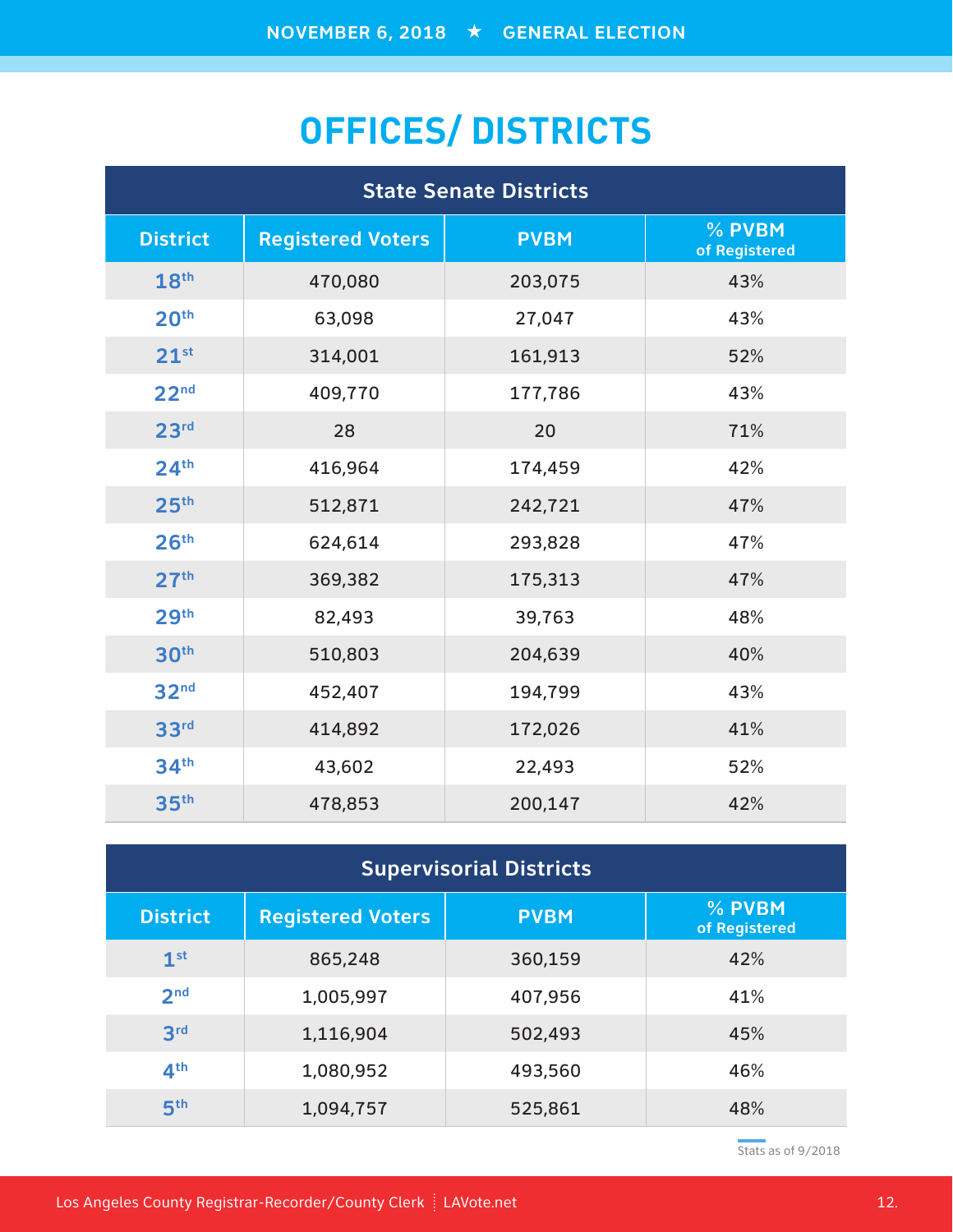# OFFICES/ DISTRICTS

| <b>State Assembly Districts</b> |                          |             |                         |  |  |
|---------------------------------|--------------------------|-------------|-------------------------|--|--|
| <b>District</b>                 | <b>Registered Voters</b> | <b>PVBM</b> | % PVBM<br>of Registered |  |  |
| 36 <sup>th</sup>                | 197,793                  | 104,796     | 53%                     |  |  |
| 38 <sup>th</sup>                | 208,536                  | 100,190     | 48%                     |  |  |
| 39 <sup>th</sup>                | 228,662                  | 95,022      | 42%                     |  |  |
| $41^{st}$                       | 224,840                  | 107,100     | 48%                     |  |  |
| 43rd                            | 277,153                  | 129,534     | 47%                     |  |  |
| 44 <sup>th</sup>                | 5,945                    | 3,117       | 52%                     |  |  |
| 45 <sup>th</sup>                | 267,582                  | 125,163     | 47%                     |  |  |
| 46 <sup>th</sup>                | 243,694                  | 110,415     | 45%                     |  |  |
| 48 <sup>th</sup>                | 216,177                  | 92,246      | 43%                     |  |  |
| 49th                            | 206,827                  | 93,974      | 45%                     |  |  |
| 50 <sup>th</sup>                | 324,260                  | 149,564     | 46%                     |  |  |
| $51^{st}$                       | 224,498                  | 91,100      | 41%                     |  |  |
| 52 <sup>nd</sup>                | 63,098                   | 27,047      | 43%                     |  |  |
| 53 <sup>rd</sup>                | 183,837                  | 78,236      | 43%                     |  |  |
| 54 <sup>th</sup>                | 294,111                  | 125,284     | 43%                     |  |  |
| 55 <sup>th</sup>                | 82,491                   | 39,761      | 48%                     |  |  |
| 57 <sup>th</sup>                | 234,393                  | 101,840     | 43%                     |  |  |
| 58 <sup>th</sup>                | 230,621                  | 96,894      | 42%                     |  |  |
| 59 <sup>th</sup>                | 197,120                  | 71,465      | 36%                     |  |  |
| 62 <sup>nd</sup>                | 262,237                  | 111,212     | 42%                     |  |  |
| 63 <sup>rd</sup>                | 205,466                  | 82,346      | 40%                     |  |  |
| 64 <sup>th</sup>                | 234,201                  | 86,742      | 37%                     |  |  |
| 66 <sup>th</sup>                | 283,591                  | 144,823     | 51%                     |  |  |
| <b>70th</b>                     | 266,725                  | 122,158     | 46%                     |  |  |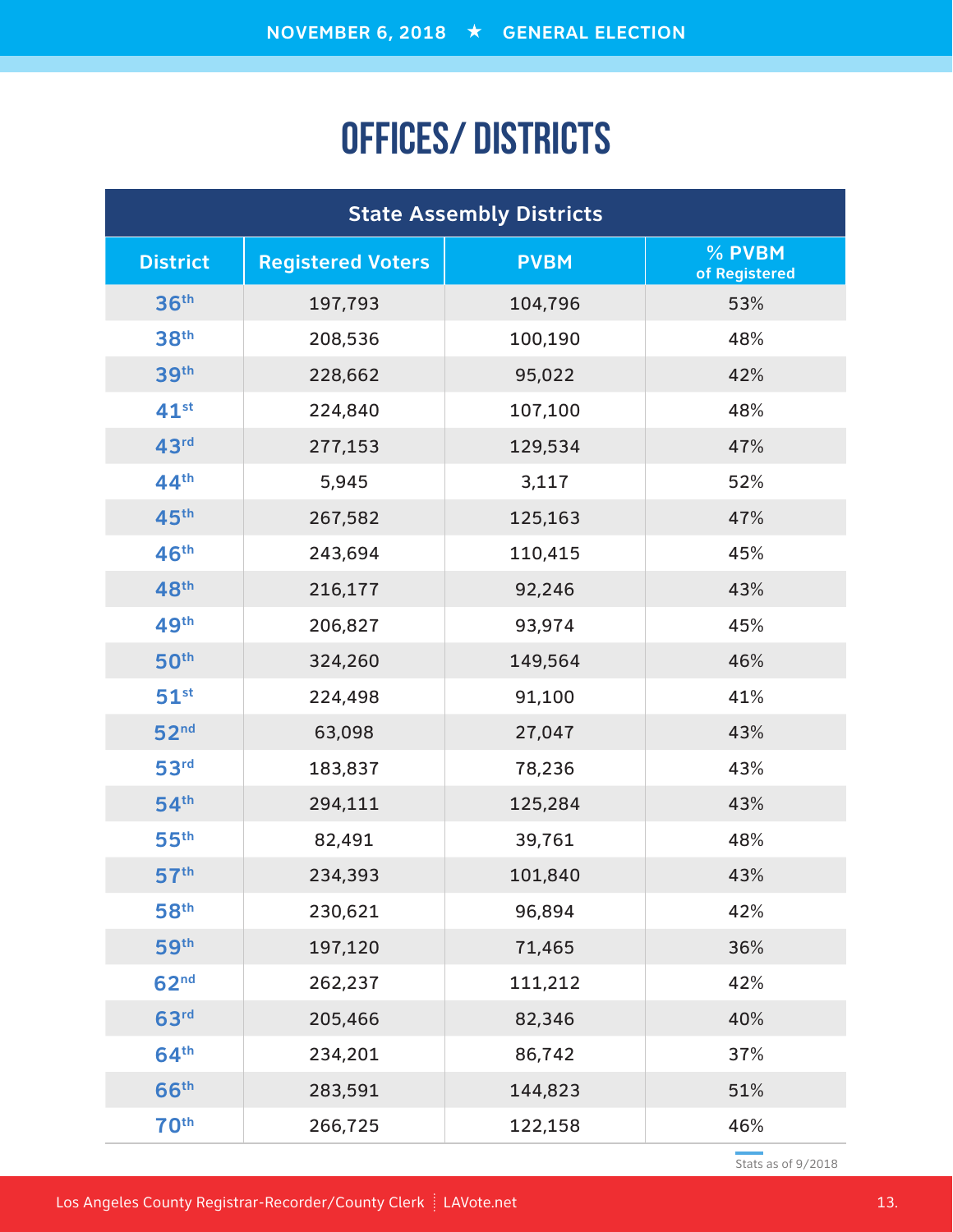# **HISTORICAL ELECTION PROFILE**

### **November 4, 2014**

**General Election**

**Cost:**  \$30.2 million

**Registered Voters:** 

4,544,455

**Ballots Cast:**  1,518,835

**Vote by Mail:**  577,023

**Turnout:**  32.42%

### **November 2, 2010**

**General Election**

**Cost:**  \$31.8 million

**Registered Voters:**  4,421,019

**Ballots Cast:**  2,377,105

**Vote by Mail:**  678,651

**Turnout:**  53.77%

### **November 7, 2006**

**General Election**

**Cost:**  \$28.8 million

**Registered Voters:**  3,899,397

**Ballots Cast:**  2,033,119

**Vote by Mail:**  831,383

**Turnout:**  52.14%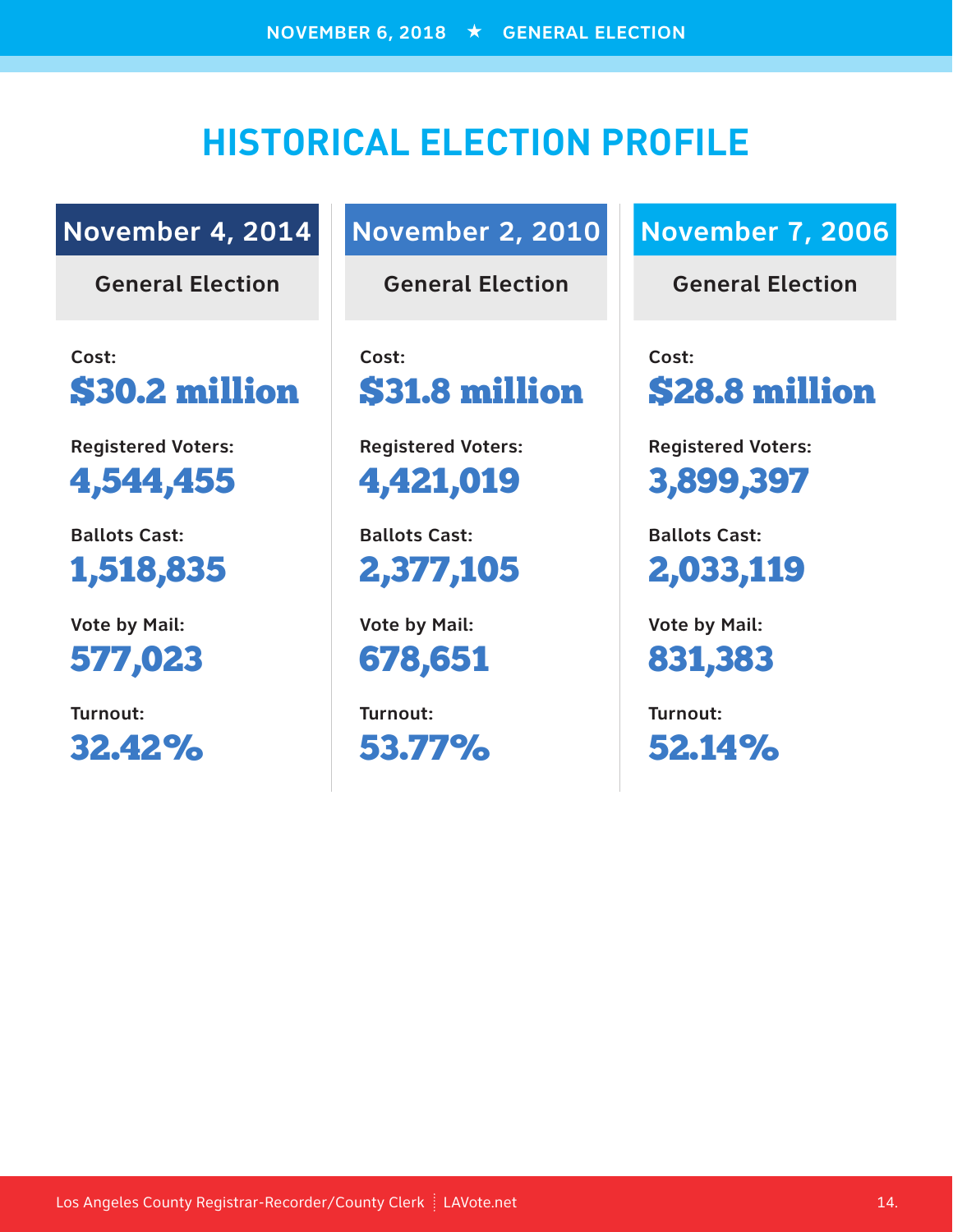# **MEDIA & COMMUNICATIONS**

![](_page_15_Picture_2.jpeg)

#### **Election Night Results and Information**

Election Night results are available at **LAvote.net**. The first press bulletin with initial Vote by Mail ballot results will be issued at approximately 8:15 p.m. Results will be updated on the website on a flow basis as ballots are received, processed and tabulated.

![](_page_15_Picture_5.jpeg)

#### **Interview & Filming Requests**

Please contact the Media and Communications section at **(562) 462-2648** or **mediainfo@rrcc.lacounty.gov** for interview and filming arrangements. This must be done before arriving to RR/CC headquarters or polling places.

Election Day is an exciting time for everyone! Reporters, broadcast journalists and various media representatives frequently request to visit the polls to take photos and videos of voting activity with advanced consent. All types of media outlets are welcome to cover a polling place with prior arrangements through the RR/CC's Media and Communications Section.

![](_page_15_Picture_9.jpeg)

#### **Media Can Take Photos and Videos of:**

- The exterior of voting booths.
- Voters and/or Pollworkers with their permission. Reporters and journalists are allowed to conduct exit polls, but must have permission from the voter and must be a minimum of 25 feet away from the door of the Polling Place.
- Precinct ballot readers in operation, as long as votes are not visible.
- Pollworkers, Sheriff's Deputies and other County employees processing and/or transporting the ballots in bags, carts and government vehicles.

![](_page_15_Picture_15.jpeg)

#### **Media Cannot Take Photos and Videos of:**

- The inside of ballot booths while voters are occupying the booth.
- Voted ballots before they are deposited inside the Ballot Box (this violates voters' privacy).
- Anything that will obstruct or disrupt the voting process. For example, a camera blocking a voter from entering the Polling Place or flash photography.

#### **Important Notice:**

Activities construed as "Electioneering\*" are prohibited within 100 feet of the Polling Place.

*\*Electioneering: The practice of working actively to secure votes for a candidate or ballot measure in an election.*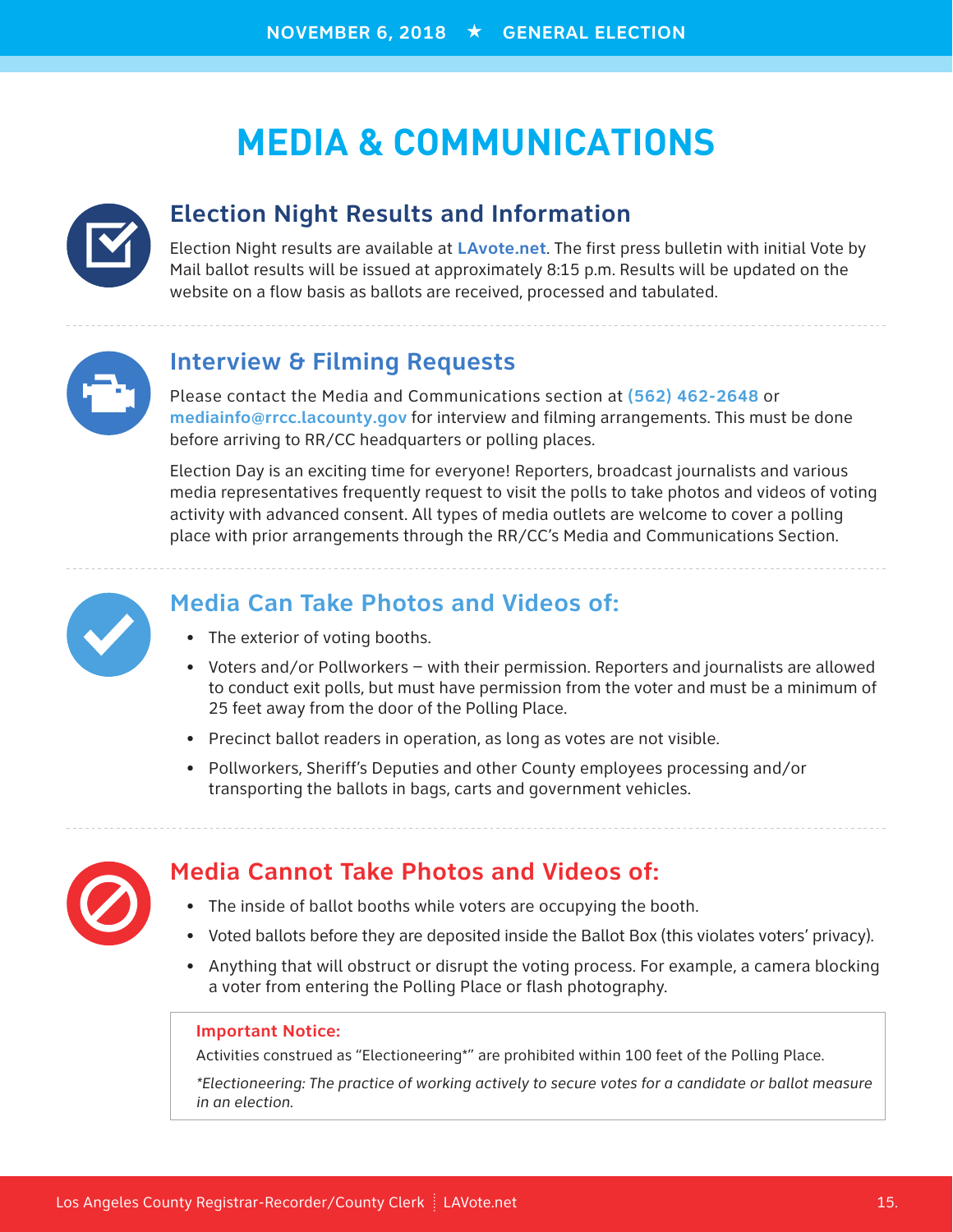# **TRANSPORTING BALLOTS FOR TABULATION**

![](_page_16_Picture_2.jpeg)

On Election Night, ballots from all voting precincts are brought to the Registrar-Recorder/ County Clerk's (RR/CC) headquarters in Norwalk for tabulation.

After the polls close at 8 p.m., pollworkers will secure the voted ballots in sealed ballot boxes and account for unused ballots. Pollworkers will also separately package Vote by Mail ballots that were dropped off at the polls and provisional ballots. All materials and quantities are accounted for in the Official Ballot Statement. Then pollworkers transport ballots and supplies to designated Check-In Centers located throughout the County.

Sheriff Deputies transport the voted ballots from the Check-In Centers by car, helicopter or boat to Norwalk. Ballots come in from as far away as Lancaster, Palmdale and Catalina Island.

Between 10:30 – 11:30 p.m. a large number of ballots begin to arrive at the RR/CC HQ.

Prior to tabulation, all ballots must be checked in, removed from boxes, inspected and prepared for counting.

Ballots are moved to the tabulation center in a continuous flow. There, operators load the ballot cards onto card readers.

There are 18 counting stations, each with two card readers, for a total of 36 card readers.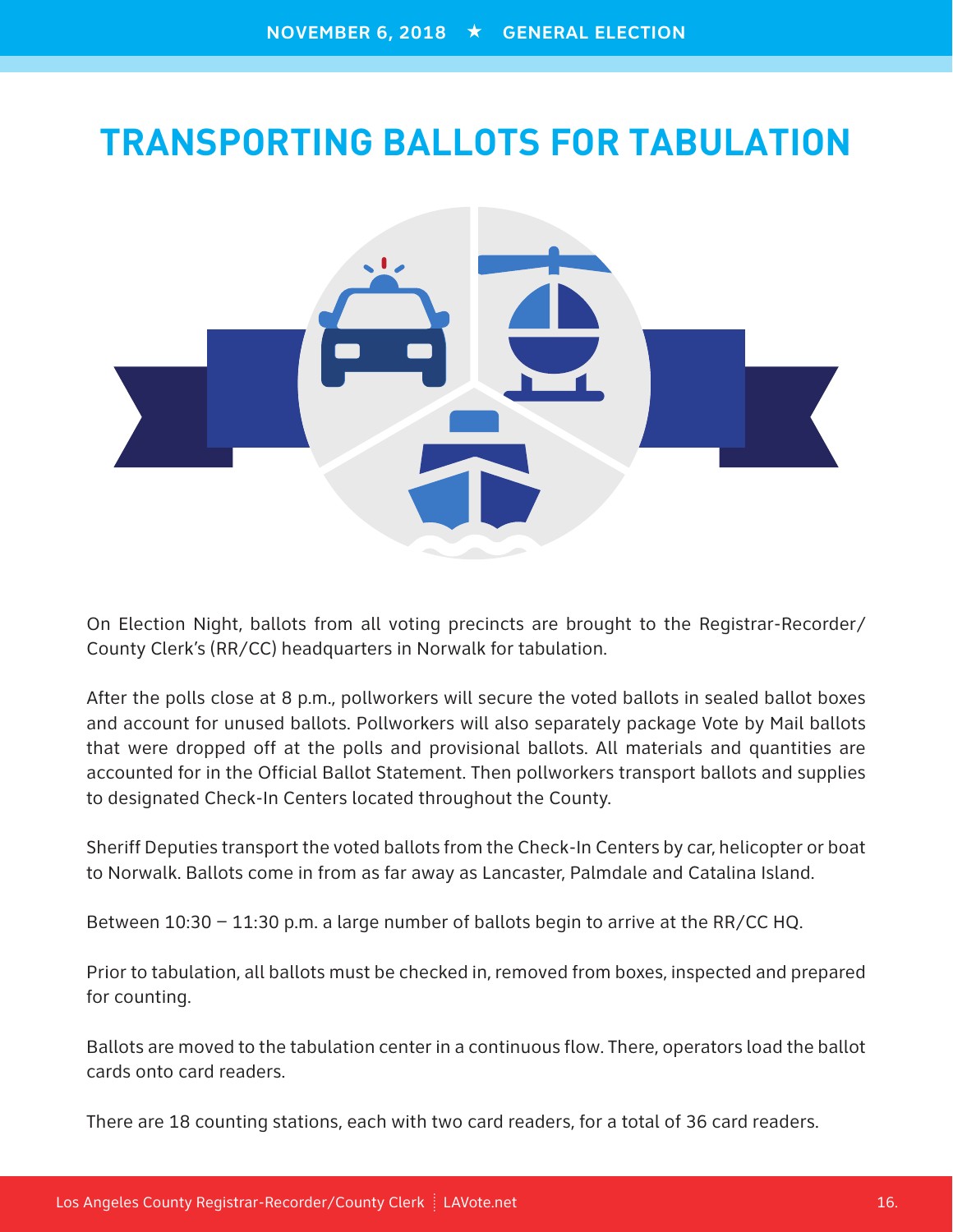### **CANVASS: FINALIZING THE VOTE**

#### **Election Night**

After polling places close at 8:00 p.m. on Election Day, all voted ballots are sealed, secured and transported by Sheriff's deputies to be centrally tabulated at the RR/CC headquarters: 12400 Imperial Hwy., Room 3002, Norwalk, CA 90650. Election Night counts include ballots at the polling places as well as Vote by Mail ballots received and processed up until Monday before Election Day.

#### **Finalizing the Official Vote Tally (Canvass)**

Counting votes does not end on Election Night. The RR/CC makes sure all ballots cast are counted. After Election Night there are tens of thousands of ballots that need to be counted, including Vote by Mail ballots received on Election Day, provisional ballots, write-in ballots, and damaged ballots. These ballots are counted during the 30-day period known as the Official Election Canvass. Provisional ballots require additional review to verify voters are eligible to vote and write-in ballots were cast for qualified candidates.

California state law requires the RR/CC to complete and certify the results within 30 days. This provision of the law recognizes the complexity of completing the ballot count and conducting a thorough audit of the election results to ensure accuracy.

The RR/CC realizes it is difficult for candidates/campaigns involved in close contests to wait for results of the election. The legally mandated processes described above are utilized to guarantee that every vote is counted and included in the official final election returns.

#### **Auditing the Election Results**

By law, a random sample of ballots from every election must be manually tallied to verify Election Night machine counts. A minimum of all ballots cast in one percent (1%) of the precincts is included in this process, which is known as the 1% Manual Tally Audit. The 1% Manual Tally Audit is open to the public. (E.C. 15360)

**Public Observation**

Every citizen has the right to observe the Official Election Canvass process. Candidates and the public are invited to observe the ballot counting and auditing process by joining the Election Observer Program. The program is part of Los Angeles County's commitment to conducting open and transparent elections. Election observers have the opportunity to observe the logic and accuracy testing of the election systems equipment, Vote by Mail ballot processing, Election Day activities at polling places and Check-In Centers, tally center operations and post-election processing. To learn more, the Election Observer Panel Plan is available online at **LAvote.net**.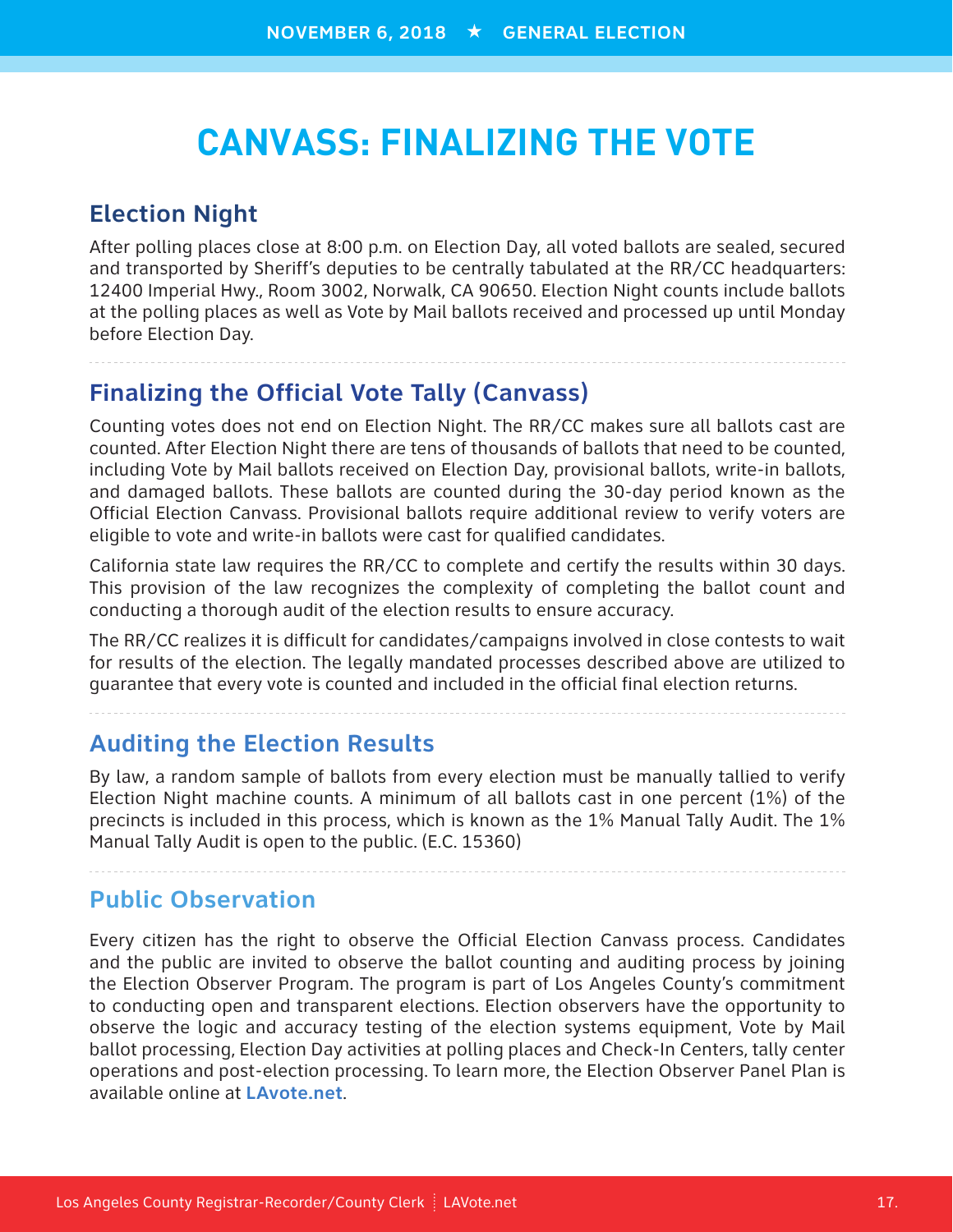# **ELECTION CANVASS SCHEDULE**

### **Ballot Counting Updates**

Outstanding ballot counting takes place throughout the canvass period.

![](_page_18_Picture_4.jpeg)

1 PM **First Ballot Counting Update**

![](_page_18_Picture_6.jpeg)

1 PM **Second Ballot Counting Update**

![](_page_18_Picture_8.jpeg)

#### 1 PM **Third Ballot Counting Update**

**NOV** 20

![](_page_18_Picture_11.jpeg)

![](_page_18_Picture_12.jpeg)

1 PM **Fifth Ballot Counting Update**

![](_page_18_Picture_14.jpeg)

1 PM **Sixth Ballot Counting Update**

![](_page_18_Picture_16.jpeg)

1 PM **Seventh Ballot Counting Update** (If necessary)

![](_page_18_Picture_18.jpeg)

#### 10 AM **Eighth Ballot Counting Update** (If necessary)

Ballot counting starts at 1PM. Results will be posted between 4 -5PM.

### **Key Dates**

![](_page_18_Picture_22.jpeg)

**The Official Canvass begins**

![](_page_18_Picture_24.jpeg)

**The RR/CC is tentatively scheduled to certify election results**

![](_page_18_Picture_26.jpeg)

**The Board of Supervisors is tentatively scheduled to declare the election officially concluded**